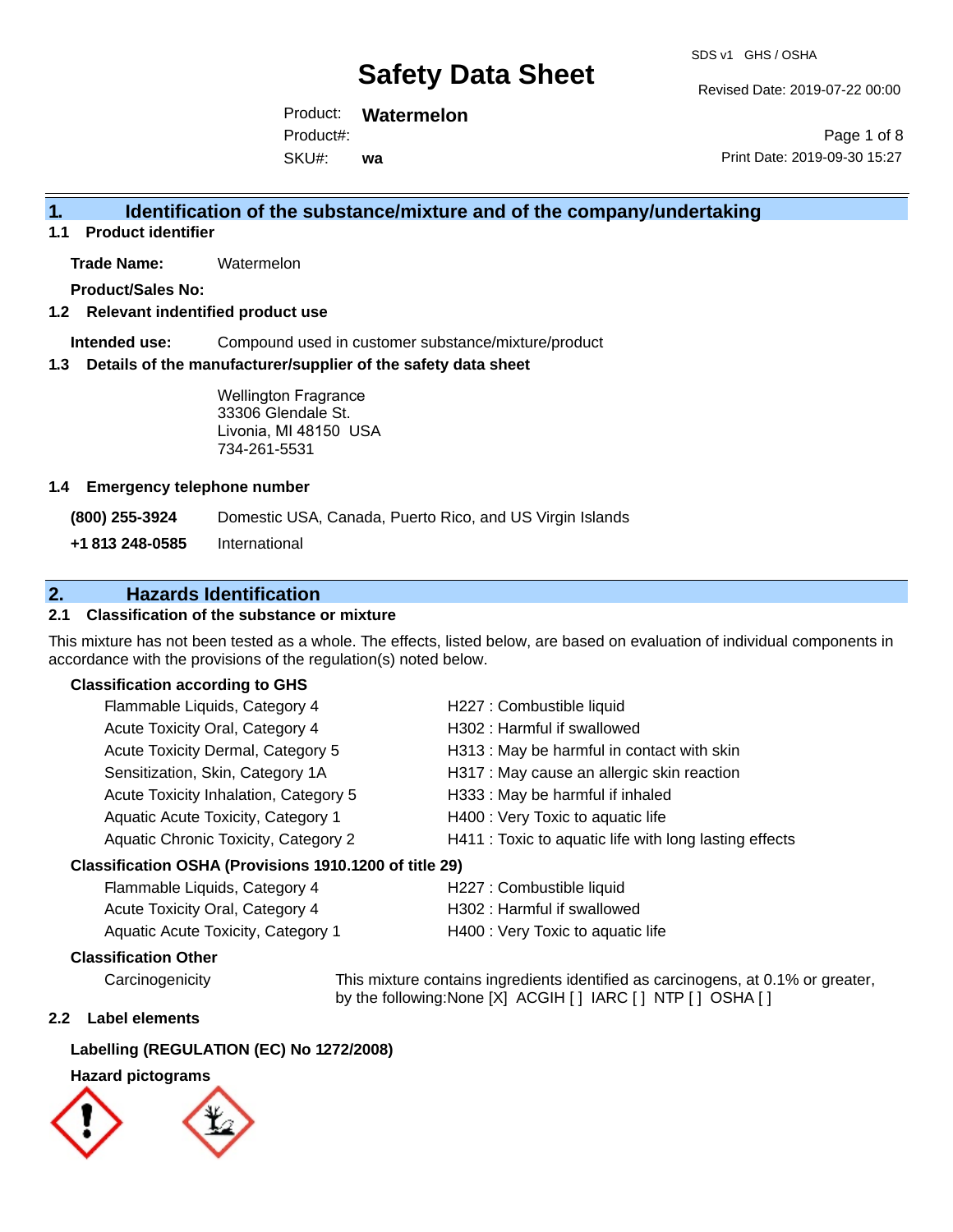Revised Date: 2019-07-22 00:00

Product: **Watermelon**

SKU#: Product#: **wa**

Page 2 of 8 Print Date: 2019-09-30 15:27

| <b>Signal Word: Warning</b>     |                                                                                                                                       |
|---------------------------------|---------------------------------------------------------------------------------------------------------------------------------------|
| <b>Hazard statments</b>         |                                                                                                                                       |
| H <sub>227</sub>                | Combustible liquid                                                                                                                    |
| H <sub>302</sub>                | Harmful if swallowed                                                                                                                  |
| H313                            | May be harmful in contact with skin                                                                                                   |
| H317                            | May cause an allergic skin reaction                                                                                                   |
| H333                            | May be harmful if inhaled                                                                                                             |
| H400                            | Very Toxic to aquatic life                                                                                                            |
| H411                            | Toxic to aquatic life with long lasting effects                                                                                       |
| <b>Precautionary Statements</b> |                                                                                                                                       |
| <b>Prevention:</b>              |                                                                                                                                       |
| P <sub>235</sub>                | Keep cool                                                                                                                             |
| P <sub>264</sub>                | Wash hands thoroughly after handling                                                                                                  |
| P270                            | Do not eat, drink or smoke when using this product                                                                                    |
| P <sub>272</sub>                | Contaminated work clothing should not be allowed out of the workplace                                                                 |
| P273                            | Avoid release to the environment                                                                                                      |
| <b>Response:</b>                |                                                                                                                                       |
| $P301 + P312 + P330$            | IF SWALLOWED: Call a POISON CENTER or doctor/physician if you feel unwell Rinse<br>mouth                                              |
| $P302 + P352$                   | IF ON SKIN: Wash with soap and water                                                                                                  |
| $P304 + P312$                   | IF INHALED: Call a POISON CENTER or doctor/physician if you feel unwell                                                               |
| $P333 + P313$                   | If skin irritation or a rash occurs: Get medical advice/attention                                                                     |
| P363                            | Wash contaminated clothing before reuse                                                                                               |
| P370 + P378                     | In case of fire: Use Carbon dioxide (CO2), Dry chemical, or Foam for extinction. Do not use<br>a direct water jet on burning material |
| P391                            | <b>Collect Spillage</b>                                                                                                               |
| $A + L = 11 = -22$              |                                                                                                                                       |

## **2.3 Other Hazards**

**no data available**

## **3. Composition/Information on Ingredients**

### **3.1 Mixtures**

This product is a complex mixture of ingredients, which contains among others the following substance(s), presenting a health or environmental hazard within the meaning of the UN Globally Harmonized System of Classification and Labeling of Chemicals (GHS):

| CAS#<br>Ingredient     | EC#       | Conc.<br>Range | <b>GHS Classification</b> |
|------------------------|-----------|----------------|---------------------------|
| 120-51-4               | 204-402-9 | $> 80 \%$      | H302; H313; H400; H411    |
| <b>Benzyl Benzoate</b> |           |                |                           |
| 141-97-9               | 205-516-1 | $2 - 5%$       | H <sub>22</sub> 7         |
| Ethyl acetoacetate     |           |                |                           |
| 628-63-7               | 211-047-3 | $2 - 5%$       | H <sub>226</sub>          |
| <b>Amyl Acetate</b>    |           |                |                           |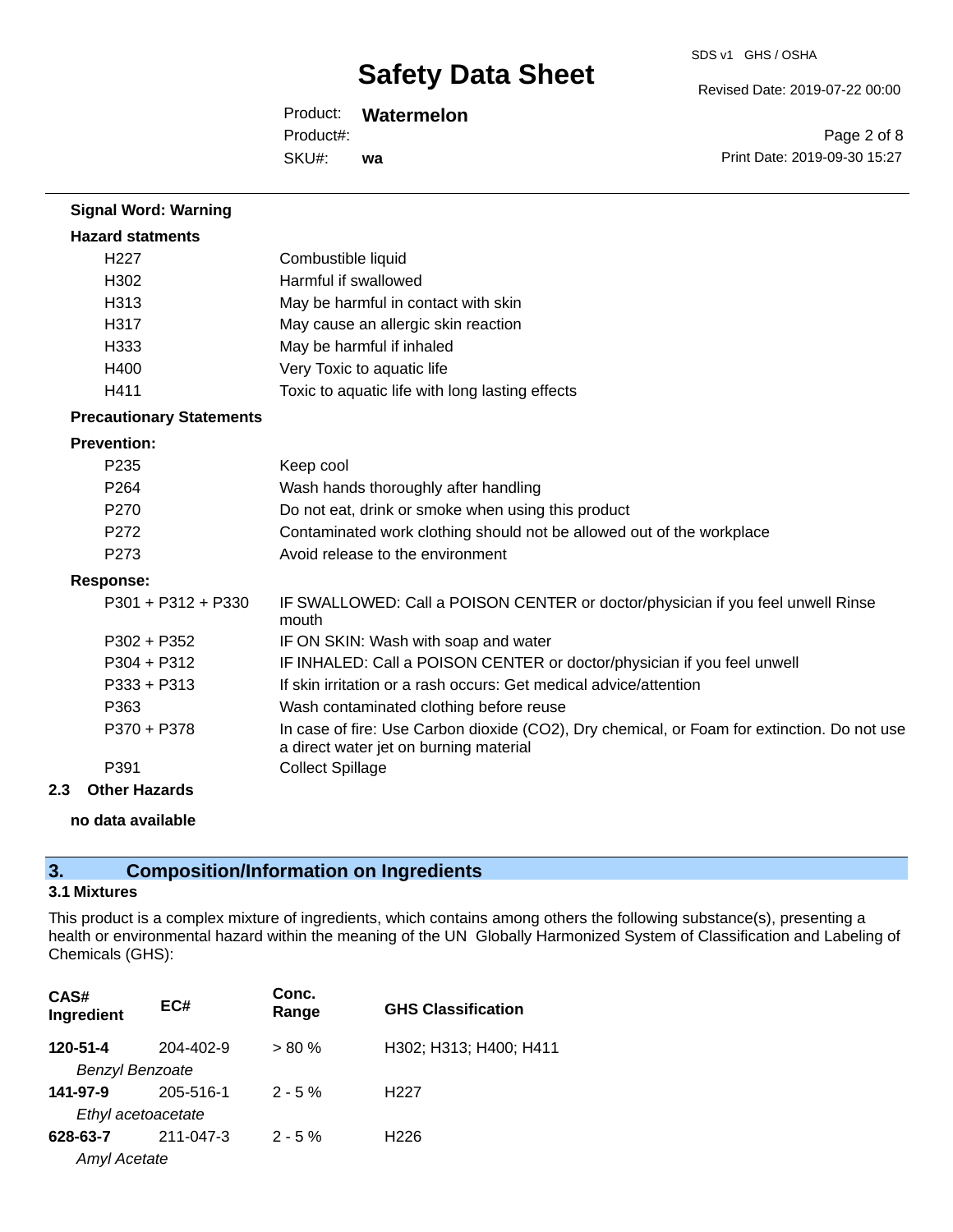SDS v1 GHS / OSHA

Revised Date: 2019-07-22 00:00

Print Date: 2019-09-30 15:27

Page 3 of 8

Product: **Watermelon**

Product#:

SKU#: **wa**

| CAS#<br>Ingredient                                       | EC#                                | Conc.<br>Range | <b>GHS Classification</b>           |  |
|----------------------------------------------------------|------------------------------------|----------------|-------------------------------------|--|
| 540-18-1                                                 | 208-739-2                          | $2 - 5%$       | H <sub>226</sub>                    |  |
| Amyl butyrate                                            |                                    |                |                                     |  |
| 127-42-4                                                 | 204-842-1                          | $1 - 2%$       | H315; H320; H401; H411              |  |
|                                                          | Alpha-methyl-alpha-ionone          |                |                                     |  |
| $101 - 86 - 0$                                           | 202-983-3                          | $1 - 2%$       | H303; H316; H317; H400; H411        |  |
|                                                          | Hexyl cinnamaldehyde               |                |                                     |  |
| $91 - 64 - 5$                                            | 202-086-7                          | $1 - 2%$       | H302; H317; H402                    |  |
| Coumarin                                                 |                                    |                |                                     |  |
| $80 - 54 - 6$                                            | 201-289-8                          | $1 - 2%$       | H227; H302; H315; H317; H361; H401; |  |
|                                                          | <b>Butylphenyl Methylpropional</b> |                | H412                                |  |
| $121 - 33 - 5$                                           | 204-465-2                          | $1 - 2%$       | H303; H319                          |  |
| vanillin                                                 |                                    |                |                                     |  |
| 77-83-8                                                  | 201-061-8                          | $1 - 2 \%$     | H317; H401; H411                    |  |
| Ethyl Methylphenylglycidate                              |                                    |                |                                     |  |
| 31906-04-4                                               | 250-863-4                          | $0.1 - 1.0 \%$ | H317; H402                          |  |
| Hydroxyisohexyl 3-cyclohexene carboxaldehyde             |                                    |                |                                     |  |
| See Section 16 for full text of GHS classification codes |                                    |                |                                     |  |

See Section 16 for full text of GHS classification codes which where not shown in section 2

Total Hydrocarbon Content (%  $w/w$ ) = 0.17

| 4.<br><b>First Aid Measures</b>                                                   |                                                                                                               |
|-----------------------------------------------------------------------------------|---------------------------------------------------------------------------------------------------------------|
| <b>Description of first aid measures</b><br>4.1                                   |                                                                                                               |
| Inhalation:                                                                       | Remove from exposure site to fresh air and keep at rest.<br>Obtain medical advice.                            |
| <b>Eye Exposure:</b>                                                              | Flush immediately with water for at least 15 minutes.<br>Contact physician if symptoms persist.               |
| <b>Skin Exposure:</b>                                                             | Remove contaminated clothes. Wash thoroughly with water (and soap).<br>Contact physician if symptoms persist. |
| Ingestion:                                                                        | Rinse mouth with water and obtain medical advice.                                                             |
| Most important symptoms and effects, both acute and delayed<br>4.2                |                                                                                                               |
| Symptoms:                                                                         | no data available                                                                                             |
| Risks:                                                                            | Refer to Section 2.2 "Hazard Statements"                                                                      |
| Indication of any immediate medical attention and special treatment needed<br>4.3 |                                                                                                               |
| Treatment:                                                                        | Refer to Section 2.2 "Response"                                                                               |

| 5. |  | <b>Fire-Fighting measures</b> |
|----|--|-------------------------------|
|    |  |                               |

## **5.1 Extinguishing media**

| Suitable:  | Carbon dioxide (CO2), Dry chemical, Foam          |
|------------|---------------------------------------------------|
| Unsuitable | Do not use a direct water jet on burning material |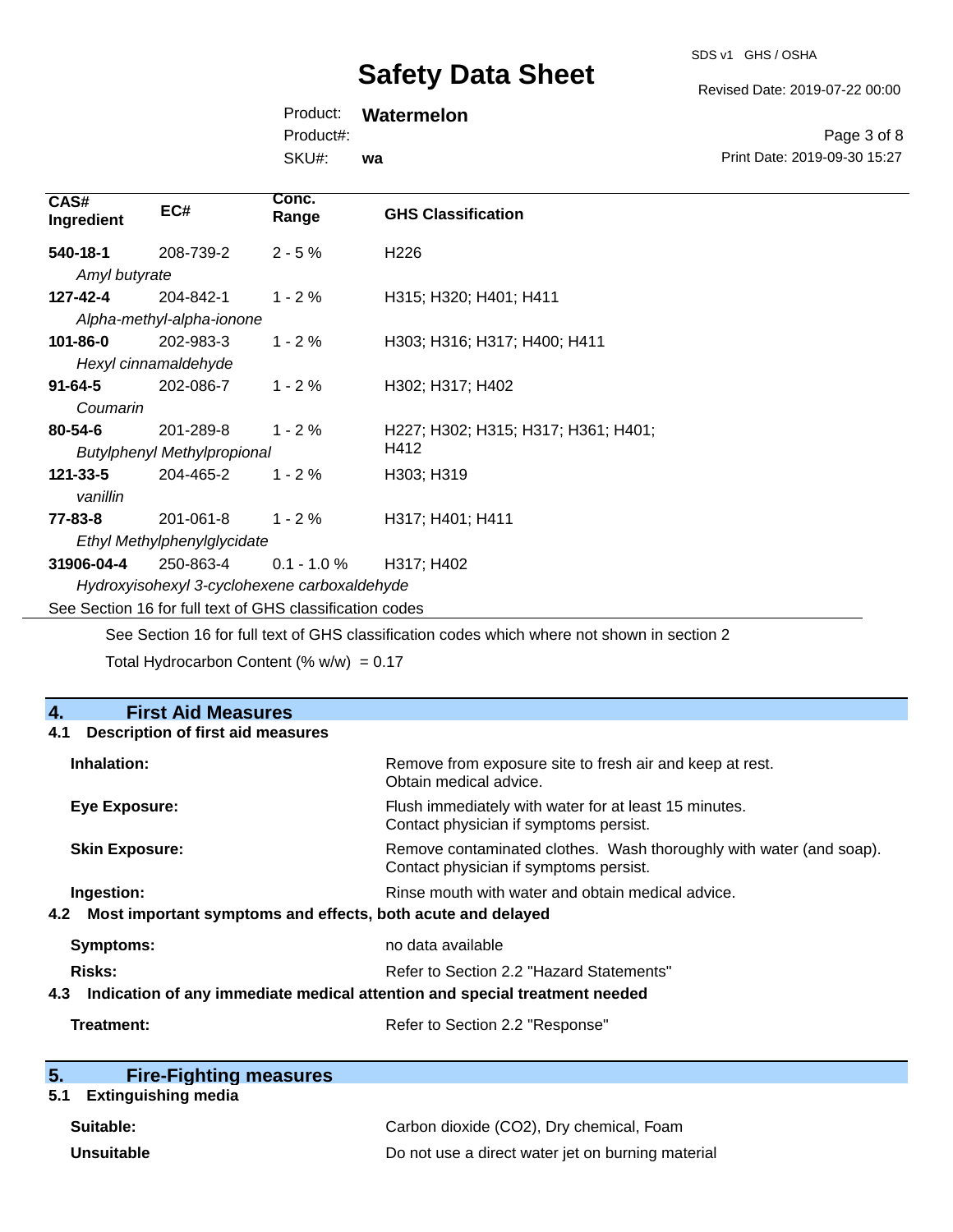Revised Date: 2019-07-22 00:00

Product: **Watermelon** SKU#: Product#: **wa**

Page 4 of 8 Print Date: 2019-09-30 15:27

#### **5.2 Special hazards arising from the substance or mixture**

**During fire fighting:** Water may be ineffective

#### **5.3 Advice for firefighters**

**Further information:** Standard procedure for chemical fires

#### **6. Accidental Release Measures**

#### **6.1 Personal precautions, protective equipment and emergency procedures**

Avoid inhalation and contact with skin and eyes. A self-contained breathing apparatus is recommended in case of a major spill.

#### **6.2 Environmental precautions**

Keep away from drains, soil, and surface and groundwater.

#### **6.3 Methods and materials for containment and cleaning up**

Clean up spillage promptly. Remove ignition sources. Provide adequate ventilation. Avoid excessive inhalation of vapors. Gross spillages should be contained by use of sand or inert powder and disposed of according to the local regulations.

#### **6.4 Reference to other sections**

Not Applicable

### **7. Handling and Storage**

#### **7.1 Precautions for safe handling**

Apply according to good manufacturing and industrial hygiene practices with proper ventilation. Do not drink, eat or smoke while handling. Respect good personal hygiene.

#### **7.2 Conditions for safe storage, including any incompatibilities**

Store in a cool, dry and ventilated area away from heat sources and protected from light in tightly closed original container. Avoid uncoated metal container. Keep air contact to a minimum.

#### **7.3 Specific end uses**

No information available

### **8. Exposure Controls/Personal Protection**

#### **8.1 Control parameters**

**Exposure Limits: Component** ACGIH TWA ppm STEL ppm TWA ppm STEL ppm ACGIH OSHA **OSHA 628-63-7** *Amyl Acetate* 50 100 100 **Engineering Controls:** Use local exhaust as needed.

#### **8.2 Exposure controls - Personal protective equipment**

**Eye protection:** Tightly sealed goggles, face shield, or safety glasses with brow guards and side shields, etc. as may be appropriate for the exposure **Respiratory protection:** Avoid excessive inhalation of concentrated vapors. Apply local ventilation where appropriate. **Skin protection:** Avoid Skin contact. Use chemically resistant gloves as needed.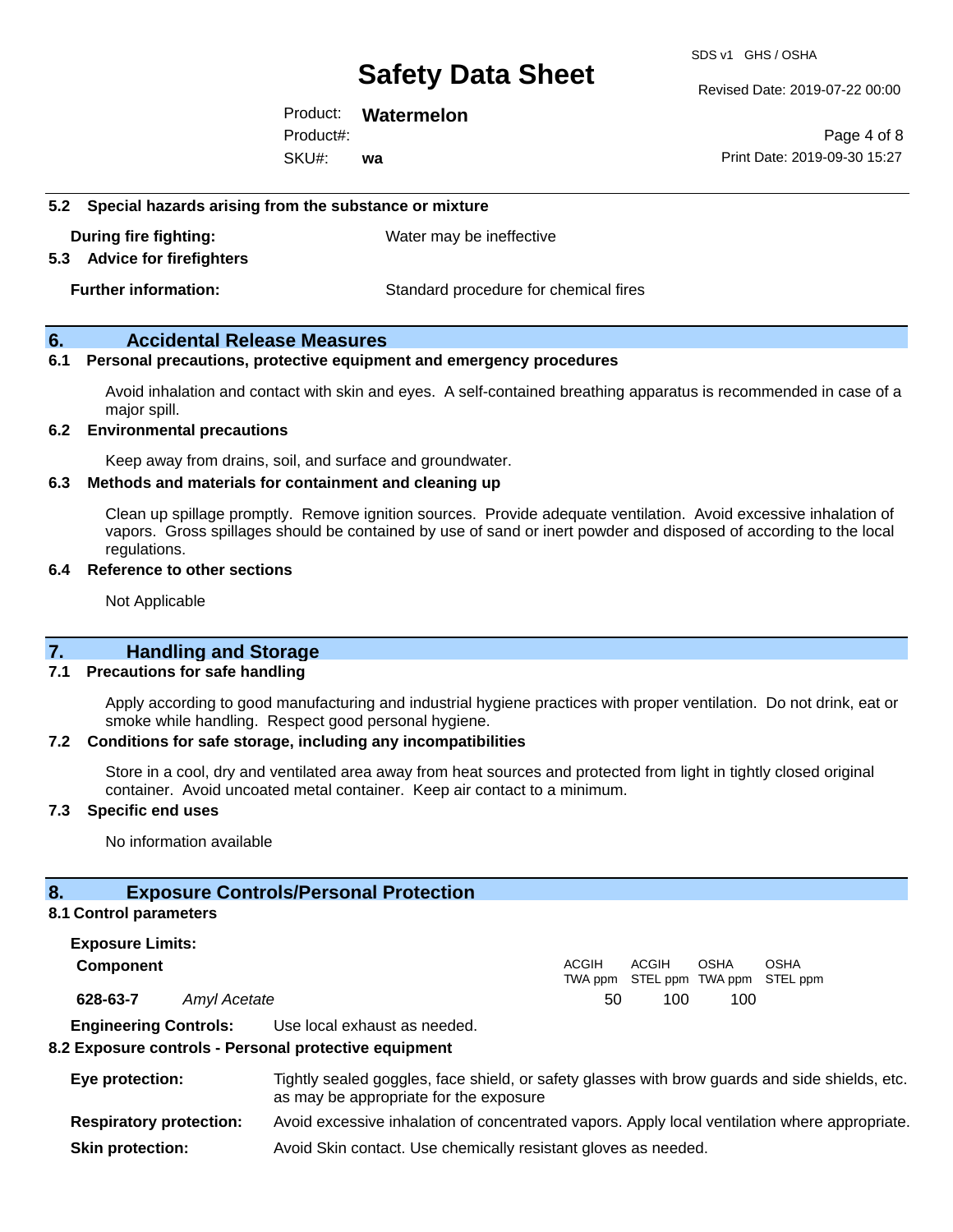Revised Date: 2019-07-22 00:00

Product: **Watermelon**

SKU#: Product#: **wa**

Page 5 of 8 Print Date: 2019-09-30 15:27

# **9. Physical and Chemical Properties**

### **9.1 Information on basic physical and chemical properties**

| Appearance:                  | Liquid                        |
|------------------------------|-------------------------------|
| Odor:                        | Conforms to Standard          |
| Color:                       | Colorless to Pale Yellow (G2) |
| <b>Viscosity:</b>            | Liquid                        |
| <b>Freezing Point:</b>       | Not determined                |
| <b>Boiling Point:</b>        | Not determined                |
| <b>Melting Point:</b>        | Not determined                |
| <b>Flashpoint (CCCFP):</b>   | 190 F (87.78 C)               |
| <b>Auto flammability:</b>    | Not determined                |
| <b>Explosive Properties:</b> | None Expected                 |
| <b>Oxidizing properties:</b> | None Expected                 |
| Vapor Pressure (mmHg@20 C):  | 0.8904                        |
| %VOC:                        | 0.89                          |
| Specific Gravity @ 25 C:     | 1.0910                        |
| Density @ 25 C:              | 1.0880                        |
| Refractive Index @ 20 C:     | 1.5480                        |
| Soluble in:                  | Oil                           |

## **10. Stability and Reactivity**

| 10.1 Reactivity                         | None                                               |
|-----------------------------------------|----------------------------------------------------|
| <b>10.2 Chemical stability</b>          | Stable                                             |
| 10.3 Possibility of hazardous reactions | None known                                         |
| 10.4 Conditions to avoid                | None known                                         |
| 10.5 Incompatible materials             | Strong oxidizing agents, strong acids, and alkalis |
| 10.6 Hazardous decomposition products   | None known                                         |

| 11. | <b>Toxicological Information</b>  |  |
|-----|-----------------------------------|--|
|     | <b>11.1 Toxicological Effects</b> |  |

Acute Toxicity Estimates (ATEs) based on the individual Ingredient Toxicity Data utilizing the "Additivity Formula"

| Acute toxicity - Oral - (Rat) mg/kg          | (LD50: 1630.7956) Harmful if swallowed                   |
|----------------------------------------------|----------------------------------------------------------|
| Acute toxicity - Dermal - (Rabbit) mg/kg     | (LD50: 3449.4244) May be harmful in contact with skin    |
| Acute toxicity - Inhalation - (Rat) mg/L/4hr | (LD50: 150.0924) May be harmful if inhaled               |
| <b>Skin corrosion / irritation</b>           | May be harmful if inhaled                                |
| Serious eye damage / irritation              | Not classified - the classification criteria are not met |
| <b>Respiratory sensitization</b>             | Not classified - the classification criteria are not met |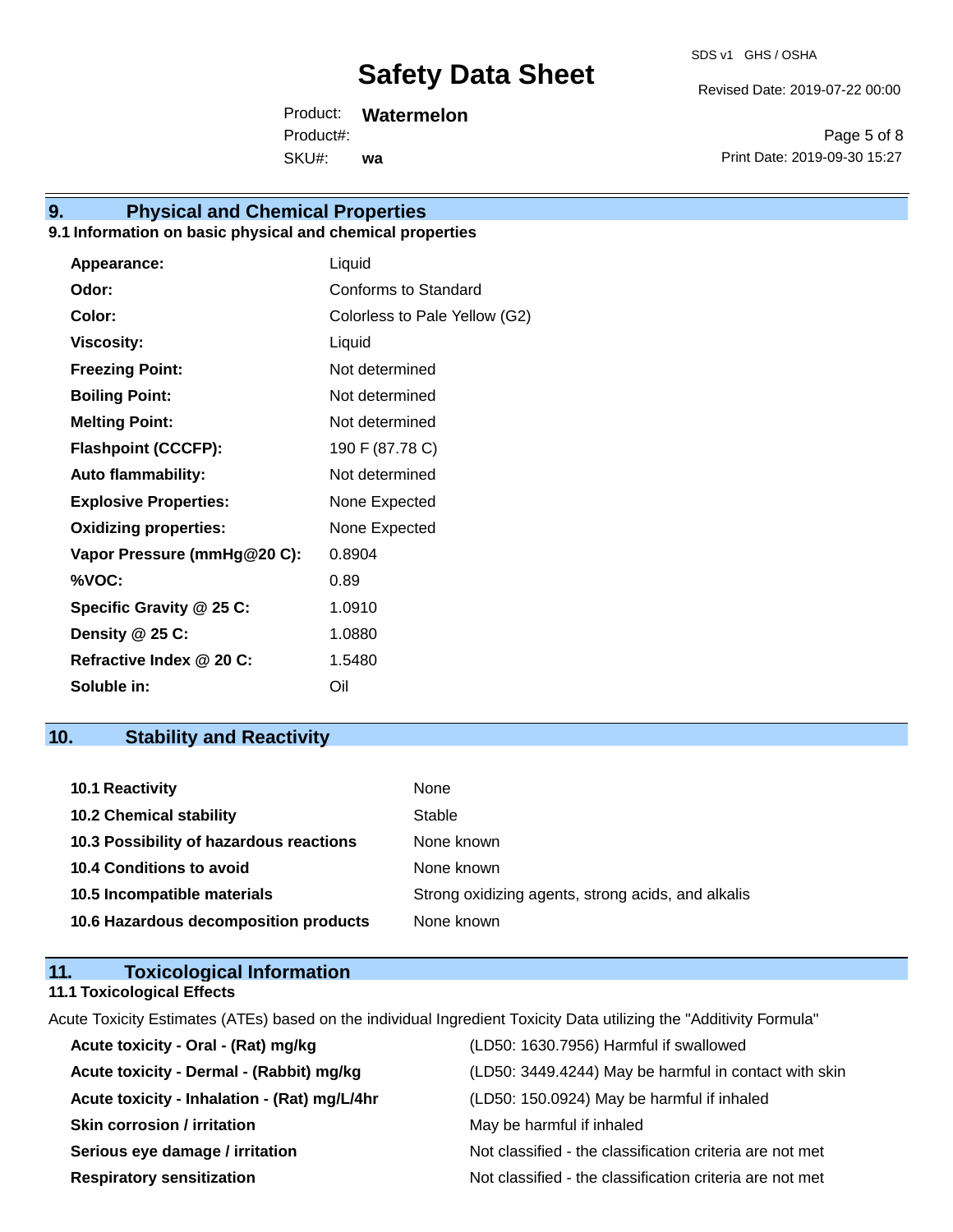SDS v1 GHS / OSHA

Revised Date: 2019-07-22 00:00

Product: **Watermelon** SKU#: Product#: **wa**

Page 6 of 8 Print Date: 2019-09-30 15:27

| <b>Skin sensitization</b>                          | May cause an allergic skin reaction                      |
|----------------------------------------------------|----------------------------------------------------------|
| <b>Germ cell mutagenicity</b>                      | Not classified - the classification criteria are not met |
| Carcinogenicity                                    | Not classified - the classification criteria are not met |
| <b>Reproductive toxicity</b>                       | Not classified - the classification criteria are not met |
| Specific target organ toxicity - single exposure   | Not classified - the classification criteria are not met |
| Specific target organ toxicity - repeated exposure | Not classified - the classification criteria are not met |
| <b>Aspiration hazard</b>                           | Not classified - the classification criteria are not met |

| <b>Ecological Information</b><br>12. |                                                                                                    |  |  |  |  |
|--------------------------------------|----------------------------------------------------------------------------------------------------|--|--|--|--|
| <b>12.1 Toxicity</b>                 |                                                                                                    |  |  |  |  |
| <b>Acute acquatic toxicity</b>       | Very Toxic to aquatic life<br>Toxic to aquatic life with long lasting effects<br>no data available |  |  |  |  |
| <b>Chronic acquatic toxicity</b>     |                                                                                                    |  |  |  |  |
| <b>Toxicity Data on soil</b>         |                                                                                                    |  |  |  |  |
| <b>Toxicity on other organisms</b>   | no data available                                                                                  |  |  |  |  |
| 12.2 Persistence and degradability   | no data available                                                                                  |  |  |  |  |
| 12.3 Bioaccumulative potential       | no data available                                                                                  |  |  |  |  |
| 12.4 Mobility in soil                | no data available                                                                                  |  |  |  |  |
| 12.5 Other adverse effects           | no data available                                                                                  |  |  |  |  |
|                                      |                                                                                                    |  |  |  |  |

### **13. Disposal Conditions**

### **13.1 Waste treatment methods**

Do not allow product to reach sewage systems. Dispose of in accordance with all local and national regulations. Send to a licensed waste management company.The product should not be allowed to enter drains, water courses or the soil. Do not contaminate ponds, waterways or ditches with chemical or used container.

## **14. Transport Information**

| <b>Marine Pollutant</b>                                       | Yes. Ingredient of greatest environmental impact:<br>120-51-4 : (> 80 %) : Benzyl Benzoate |              |                                     |                 |        |
|---------------------------------------------------------------|--------------------------------------------------------------------------------------------|--------------|-------------------------------------|-----------------|--------|
| <b>Regulator</b>                                              |                                                                                            | <b>Class</b> | <b>Pack Group</b>                   | <b>Sub Risk</b> | UN-nr. |
| U.S. DOT (Non-Bulk)                                           |                                                                                            |              | Not Regulated - Not Dangerous Goods |                 |        |
| <b>Chemicals NOI</b>                                          |                                                                                            |              |                                     |                 |        |
| <b>ADR/RID (International Road/Rail)</b>                      |                                                                                            |              |                                     |                 |        |
| <b>Environmentally Hazardous</b><br>Substance, Liquid, n.o.s. |                                                                                            | 9            | Ш                                   |                 | UN3082 |
| <b>IATA (Air Cargo)</b>                                       |                                                                                            |              |                                     |                 |        |
| <b>Environmentally Hazardous</b><br>Substance, Liquid, n.o.s. |                                                                                            | 9            | Ш                                   |                 | UN3082 |
| IMDG (Sea)                                                    |                                                                                            |              |                                     |                 |        |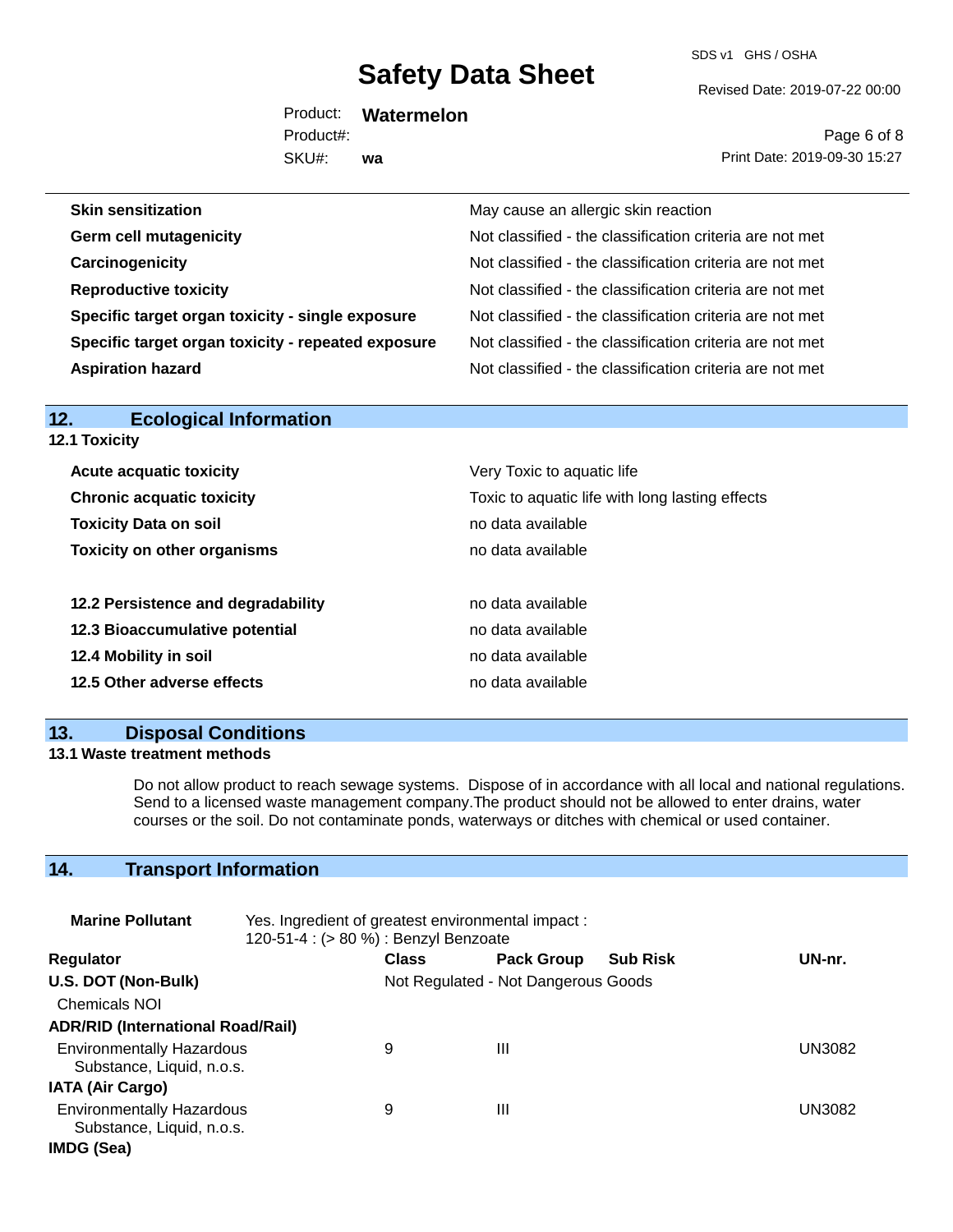#### Revised Date: 2019-07-22 00:00

|                                                                          | Product:                      |    | Watermelon                                                   |                                                      |
|--------------------------------------------------------------------------|-------------------------------|----|--------------------------------------------------------------|------------------------------------------------------|
|                                                                          | Product#:                     |    |                                                              | Page 7 of 8                                          |
|                                                                          | SKU#:                         | wa |                                                              | Print Date: 2019-09-30 15:27                         |
| <b>Environmentally Hazardous</b>                                         |                               | 9  | $\mathbf{III}$                                               | <b>UN3082</b>                                        |
| Substance, Liquid, n.o.s.                                                |                               |    |                                                              |                                                      |
| 15.<br><b>Regulatory Information</b>                                     |                               |    |                                                              |                                                      |
| <b>U.S. Federal Regulations</b>                                          |                               |    |                                                              |                                                      |
| <b>TSCA (Toxic Substance Control Act)</b>                                |                               |    | All components of the substance/mixture are listed or exempt |                                                      |
| 40 CFR(EPCRA, SARA, CERCLA and CAA)                                      |                               |    | This product contains the following components:              |                                                      |
| 628-63-7<br>211-047-3 2 - 5 %                                            |                               |    | Amyl Acetate                                                 |                                                      |
| <b>U.S. State Regulations</b>                                            |                               |    |                                                              |                                                      |
| <b>California Proposition 65 Warning</b>                                 |                               |    | This product contains the following components:              |                                                      |
| 123-35-3(NF 204-622-5 $\leq$ 36 ppm                                      | beta-Myrcene (Natural Source) |    |                                                              |                                                      |
| <b>Canadian Regulations</b>                                              |                               |    |                                                              |                                                      |
| <b>DSL</b>                                                               |                               |    | 100.00% of the components are listed or exempt.              |                                                      |
| 16.<br><b>Other Information</b>                                          |                               |    |                                                              |                                                      |
|                                                                          |                               |    |                                                              |                                                      |
| GHS H-Statements referred to under section 3 and not listed in section 2 |                               |    |                                                              |                                                      |
| H226 : Flammable liquid and vapour                                       |                               |    |                                                              | H303 : May be harmful if swallowed                   |
| H315 : Causes skin irritation                                            |                               |    | H316 : Causes mild skin irritation                           |                                                      |
| H317 : May cause an allergic skin reaction                               |                               |    |                                                              | H319 : Causes serious eye irritation                 |
| H320 : Causes eye irritation                                             |                               |    | child                                                        | H361 : Suspected of damaging fertility or the unborn |
| H401 : Toxic to aquatic life                                             |                               |    | H402 : Harmful to aquatic life                               |                                                      |
| H412 : Harmful to aquatic life with long lasting effects                 |                               |    |                                                              |                                                      |
| <b>Total Fractional Values</b>                                           |                               |    |                                                              |                                                      |
| (TFV) Risk                                                               |                               |    | (TFV)<br>Risk                                                |                                                      |

- 
- 
- (1.45) Acute Toxicity Dermal, Category 5 (1.25) Sensitization, Skin, Category 1B
- (1.23) Acute Toxicity Oral, Category 4
- (34.59) Aquatic Chronic Toxicity, Category 3 (33.31) Acute Toxicity Inhalation, Category 5 (5.80) Sensitization, Skin, Category 1A (3.46) Aquatic Chronic Toxicity, Category 4 (3.45) Aquatic Chronic Toxicity, Category 2 (3.28) Aquatic Acute Toxicity, Category 1

Remarks

This safety data sheet is based on the properties of the material known to Wellington Fragrance at the time the data sheet was issued. The safety data sheet is intended to provide information for a health and safety assessment of the material and the circumstances, under which it is packaged, stored or applied in the workplace. For such a safety assessment Wellington Fragrance holds no responsibility. This document is not intended for quality assurance purposes.